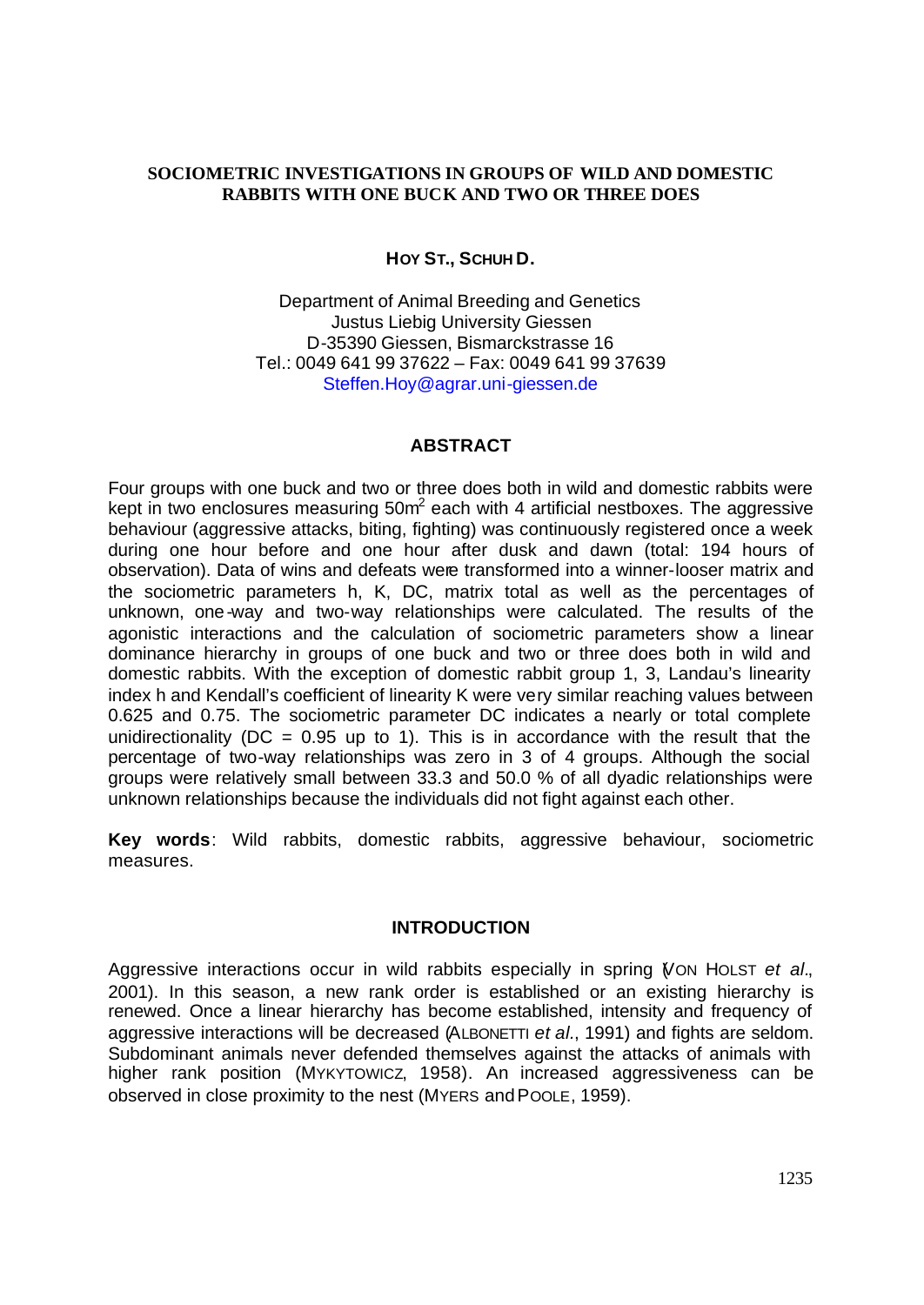It is known that aggressive behaviour in domestic rabbits takes place after onset of puberty both in male and female rabbits (BIGLER and OESTER, 1994, 2003; REITER, 1994). Because dominance is a multi-dimensional phenomenon it is necessary to characterise dominance not only at dyad level but on group level with standardised sociometric methods. The aim of the present paper is to analyse the social hierarchy in groups of both wild and domestic rabbits with one male and two or three females.

### **MATERIAL AND METHODS**

The investigations took place during one year in two free range areas – one for the wild and the other for the domestic rabbits – at the Research Station of the Department of Animal Breeding and Genetics (Justus Liebig University Giessen) measuring 150 m<sup>2</sup> each. Each free range consisted of 4 artificial nestboxes. The housing conditions are described in detail by HOY and SELZER (2002).

In the first breeding season (spring and summer 2001), one buck and two does of wild and domestic rabbits (1, 2) were kept in the two enclosures. In December 2001 one doe was removed and replaced by two other does both for wild and domestic rabbits (1, 3).

The aggressive behaviour (aggressive attacks, biting, fighting) was continuously registered once a week during one hour before and one hour after dusk and dawn (total time of observation: 194 hours). Data on wins and defeats were transformed into a winner-looser matrix with rows labelled as wins and columns labelled as defeats. In order to characterise processes on the dyadic level the following sociometric parameters were calculated:

a) Landau's linearity index (h):

h = 
$$
\frac{12}{N^3 - N} = \sum_{i=1}^{N} (S_i - \frac{1}{2} (N - 1))^2
$$

where N is the group size and S is the number of individuals dominated by individual i (MARTIN and BATESON, 1993)

b) Kendall's coefficient of linearity (K):

$$
K = 1 - \frac{24 \text{ d}}{N^{3}-N}
$$
 for odd values of N, and  

$$
K = 1 - \frac{24 \text{ d}}{N^{3}-4N}
$$
 for even values of N,

where d is the number of circular triads, and N is the group size (APPLEBY, 1983).

c) Directional consistency index (DC):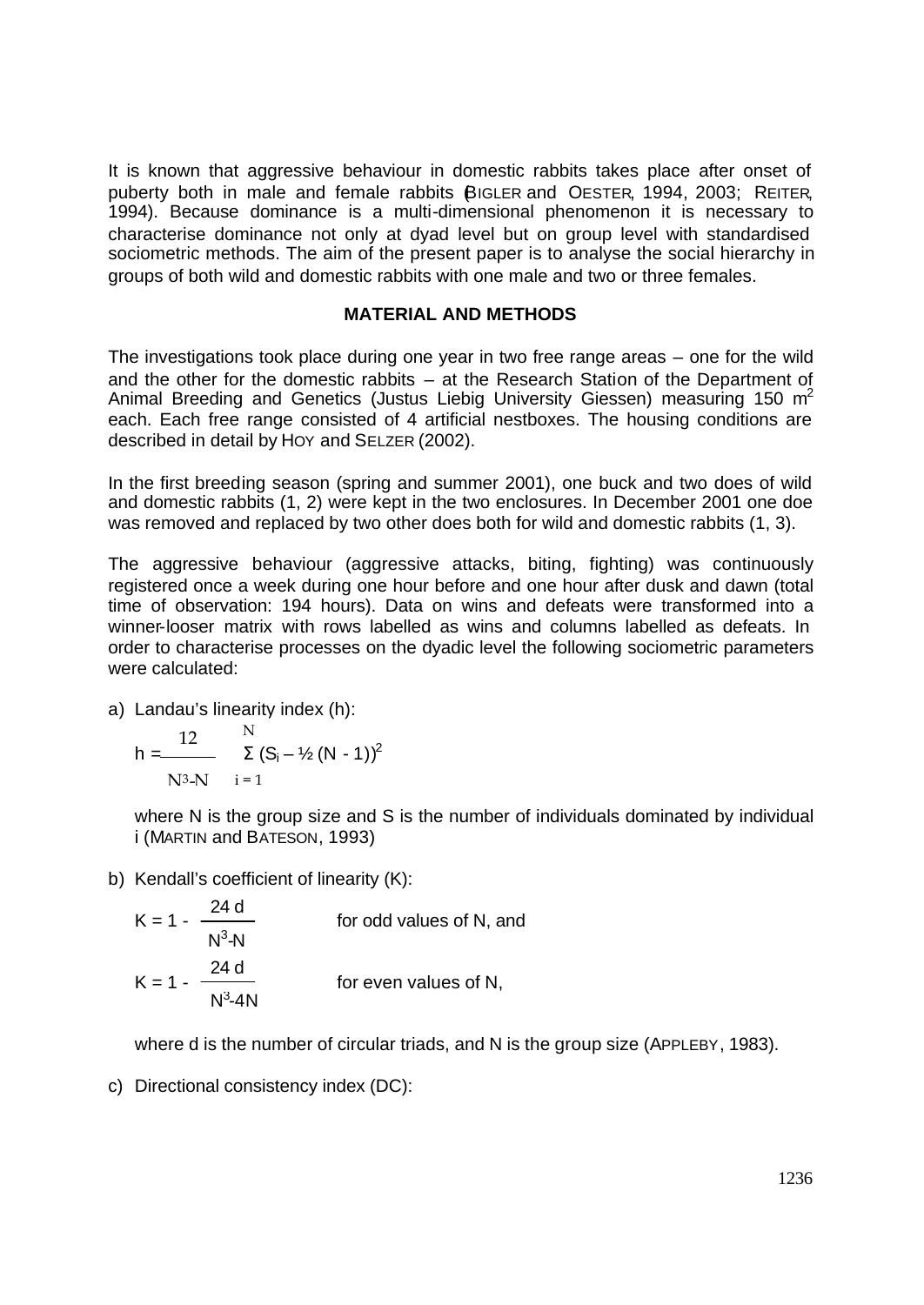$$
DC = \frac{(H - L)}{(H + L)}
$$

DC is calculated across all dyads as the total number of times the behaviour was performed in the main direction within each dyad minus the number of times the beha viour occurred in the less frequent direction within each dyad divided by the total number of times the behaviour was performed by all individuals (VAN HOOFF and WENSING, 1987).

The parameter matrix total contains the total number of agonistic interactions between all individuals of the group.

Additionally, the percentages of

- − unknown relationships
- − one-way relationships and
- − two-way relationships

were calculated using the option linear hierarchy of the MatMan program (Noldus).

# **RESULTS AND DISCUSSIONS**

The results of the aggressive interactions (AI) in the groups of 3 or 4 wild or domestic rabbits are summarised in the matrices 1 to 4 where the rows represent the winner and the columns characterise the looser (fig. 1 and 2).

| matrix 1 |   | ◠ | 3  | matrix 2 | c |    |
|----------|---|---|----|----------|---|----|
|          |   |   |    |          |   |    |
| Ω        | 6 |   | 30 |          |   | 17 |
| ົ        |   |   |    | ◠        |   |    |

 $1 = \text{buck}; 2, 3 = \text{does } (2 = \text{dominant}, 3 = \text{subdominant})$ 

### **Figure 1. Winner-looser matrices 1 and 2 with rows labelled as wins and columns labelled as defeats (1 = wild rabbits; 2 = domestic rabbits)**

The figures 1 and 2 demonstrate that the buck both in wild and domestic rabbits has never shown an aggressive attack against both females. The dominant doe has won 6 interactions against the male and 30 AI against the subdominant doe in wild rabbits (1, 2). The subdominant wild rabbit doe was the winner in one AI with the dominant female. In the group of domestic rabbits, only the dominant doe showed aggressive behaviour and won one AI against the buck and 17 AI against the other (subdominant) doe.

In groups of one buck and three does, the number of AI was much higher in the wild rabbit group (matrix total = 90 AI) compared with the 1, 2 group (fig. 2). Also, the frequency of AI was higher (66 AI) in the 1, 3 than in the 1, 2 domestic rabbit group (18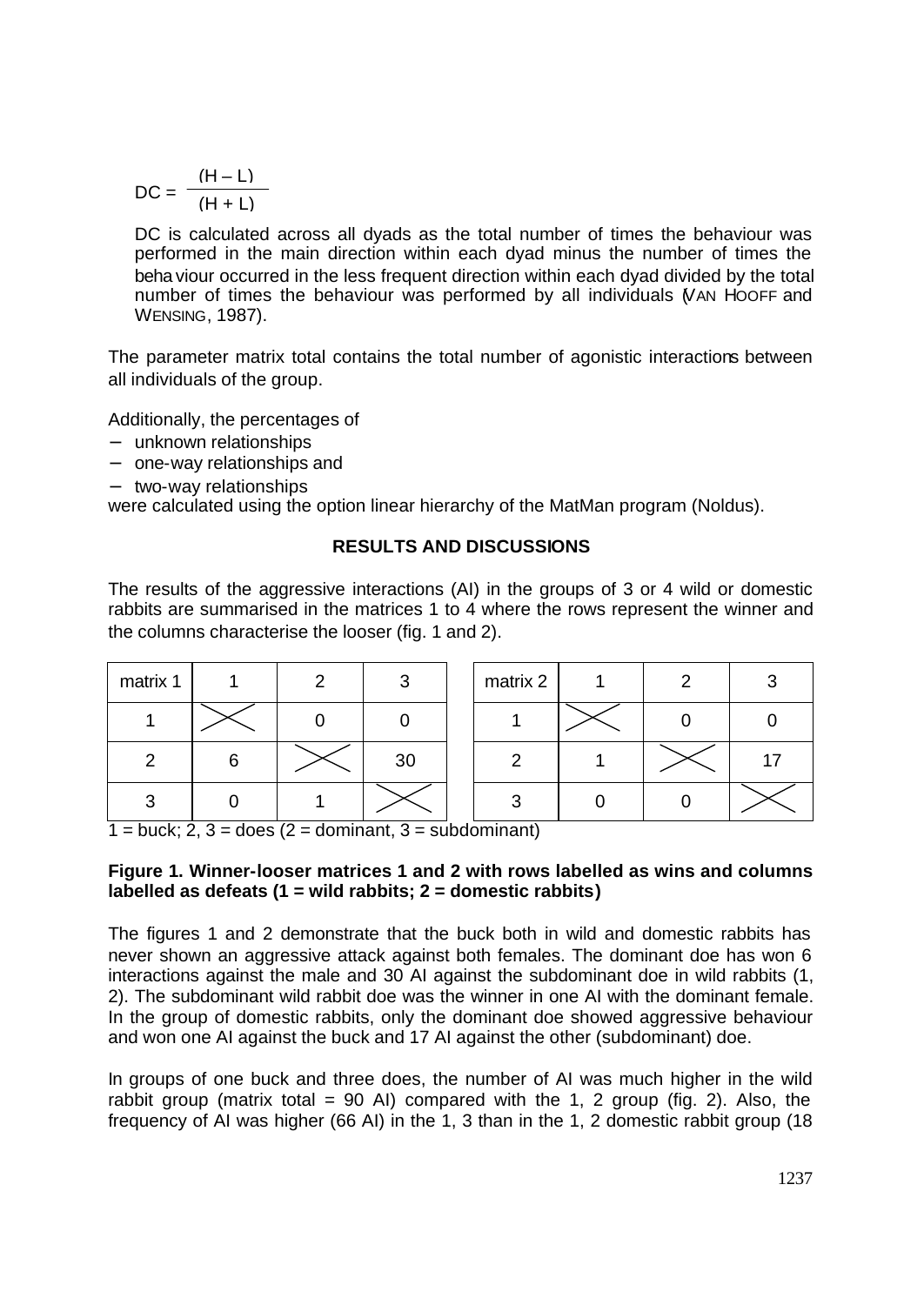AI). The doe with the lowest rank position never won an AI both in wild and domestic rabbits (1, 3). The subdominant doe (animal number 3) was the winner only against the group-mate with lowest rank place (41 wins in wild and 29 wins in domestic rabbits). The dominant wild rabbit doe won 1 AI against the buck, 18 AI against the subdominant doe and 30 AI against the lowest-ranking doe. In the domestic rabbit group the dominant doe won 4 AI against the subdominant doe and 33 AI against the group -mate with the lowest rank place.

| matrix 3      | $\mathcal{P}$  | 3  | 4  | matrix 4 | 1. | 2 | 3 |    |
|---------------|----------------|----|----|----------|----|---|---|----|
|               | 0              |    |    |          |    |   |   |    |
| $\mathcal{P}$ |                | 18 | 30 | 2        |    |   |   | 33 |
| 3             | $\overline{0}$ |    | 41 | 3        |    |   |   | 29 |
|               |                |    |    |          |    |   |   |    |

 $1 = \text{buck}$ ; 2-4 = does (2 = dominant, 3 = subdominant, 4 = lowest rank position)

### **Figure 2. Winner-looser matrices 3 and 4 with rows labelled as wins and columns labelled as defeats (3 = wild rabbits; 4 = domestic rabbits)**

Landau's linearity index (h) ranged between 0.4 (domestic rabbits 1, 3) and 0.75 (wild and domestic rabbits 1, 2). With the exception of domestic rabbit group 1, 3, Landau's linearity index h and Kendall's coefficient of linearity K were very similar (table). The values of h and K in the group of domestic rabbits with one buck and three does were much lower (0.4, 0.25 respectively) than in the other three groups. The directional consistency index DC was 0.95 in the wild rabbit group 1, 2. In the other three groups the DC was 1 (table).

## **Table. Sociometric parameters at group level of groups of wild and domestic rabbits with one buck and two or three does**

| Parameter                              |      | wild rabbits | domestic rabbits |      |
|----------------------------------------|------|--------------|------------------|------|
|                                        | 1, 2 | 1, 3         | 1, 2             | 1, 3 |
| Matrix total                           | 37   | 90           | 18               | 66   |
| Landau's linearity index (h)           | 0.75 | 0.7          | 0.75             | 0.4  |
| Kendall's coefficient of linearity (K) | 0.75 | 0.625        | 0.75             | 0.25 |
| Directional consistency index (DC)     | 0.95 |              |                  |      |
| % of unknown relationships             | 33.3 | 33.3         | 33.3             | 50.0 |
| % of one-way relationships             | 33.3 | 66.7         | 66.7             | 50.0 |
| % of two-way relationships             | 33.3 | 0            | 0                | 0    |

The percentage of unknown relationships ranged between 33.3 and 50.0 (table). In one group the percentage of one-way relationships was 33.3, in one group 50.0 and in the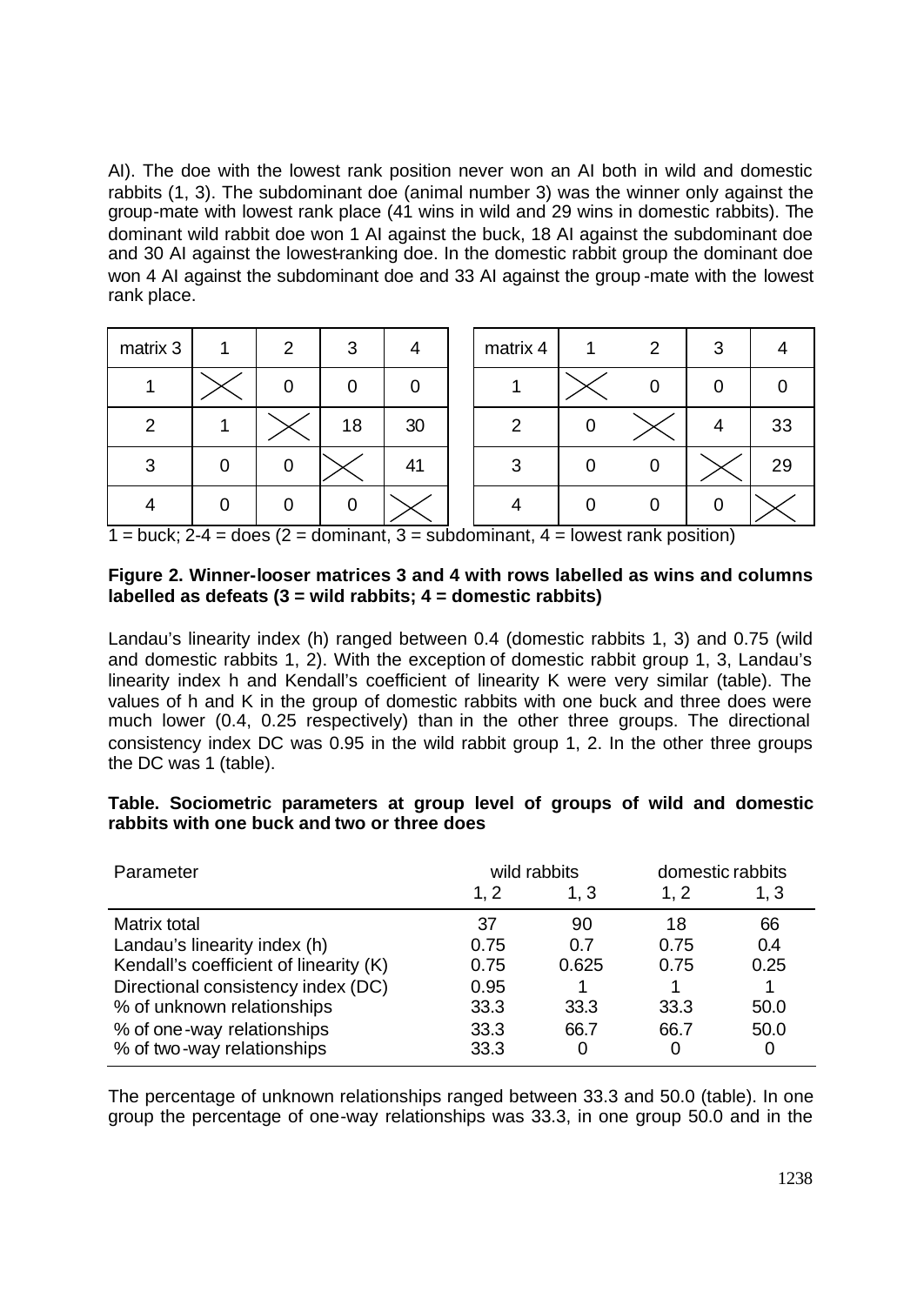other two groups 66.7 (see table). Only in one case occurred a two-way relationship (one third = 33.3 % of all possible relations in the group): the dominant doe in the wild rabbit group 1, 2 won 30 attacks against the subdominant doe and vice versa the subdominant won one fight against the higher ranking doe (see matrix 1 in fig. 1).

Both in wild and domestic rabbits occurred aggressive behaviour. In general, the number of agonistic interactions in wild rabbits was higher (total number of AI in both groups: 127) than in domestic rabbits (total number: 84). The formation of a rank order took place both in wild and domestic rabbits. The aggressive behaviour was only a small part of the social interactions (SCHUH *et al.*, 2003). The animals with lower rank position tried to keep a sufficient distance to the group-mates with higher position in social hierarchy when housed outdoors in free range. With increased density of population (1, 3 vs. 1, 2) the number of aggressive interactions was increased in wild rabbits as also described by MYERS and POOLER (1961). In agreement with MYKYTOWICZ and HESTERMAN (1975), individual differences between the does concerning aggressive behaviour were found. The aggressive biting in domestic rabbits was mainly observed at the feeding place where the wall of the enclosure obviously hindered the quick flight of the doe with the lower rank position. Both sexes form a separate linear hierarchy when rabbits are in social group (MYKYTOWICZ, 1958; MYKYTOWICZ *et al.*, 1984; VON HOLST *et al.*, 2001). This could be the explanation why we seldom found the buck involved in agonistic interaction. In all 8 cases observed (6 in wild rabbit group 1, 2, one in domestic rabbit group 1, 2 and one in wild rabbit group 1, 3) the buck was the looser against the dominant doe.

The linear hierarchy observed in the present study is characterised by the result that only in one of 18 possibilities a two-way relationship was shown (in the wild rabbit group 1, 2 where the animal 2 won 30 fights against animal 3 and lost one fight against the same individual). Up to two thirds of all relationships were one-way relationships where one animal won all AI against the other in a dyad. Surprisingly, although the groups were relatively small between one third and two thirds of all possible dyadic relationships were unknown relationships where the two individuals did never interact with the respective other.

Also, the sociometric parameters h and K show that in the groups (with the exception of domestic rabbit group 1, 3) exist a more linear dominance hierarchy compared with groups of piglets or goats (LANGBEIN and PUPPE, 2004). The low values for h and K in the 1, 3 group of domestic rabbits are related to the high percentage (50.0 %) of unknown relationships. The sociometric parameter DC indicates a nearly or a total complete unidirectionality (VAN HOOFF and WENSING, 1987). This is in accordance with the result that the percentage of two -way relationships was zero in 3 of 4 groups.

### **CONCLUSION**

The results of the agonistic interactions and the calculation of sociometric parameters show a linear dominance hierarchy in groups of one buck and two or three does both in wild and domestic rabbits. Although the social groups were relatively small between 33.3 and 50.0 % of all dyadic relationships were unknown relationships because the individuals did not fight against each other. The calculation of different sociometric